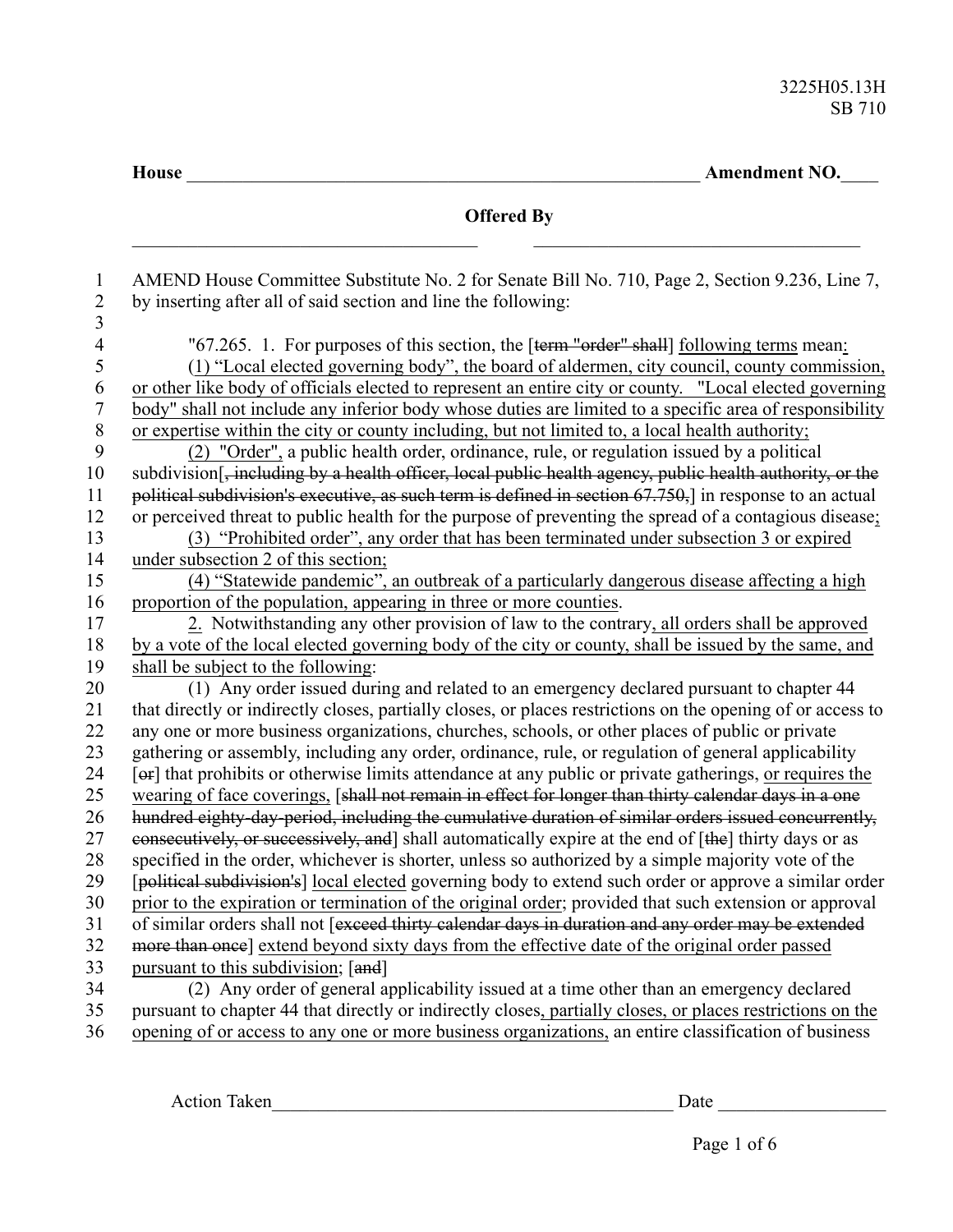organizations, churches, schools, or other places of public or private gathering or assembly, including any order, ordinance, rule, or regulation of general applicability that prohibits or otherwise limits attendance at any public or private gatherings, or requires the wearing of face coverings, shall [not remain in effect for longer than twenty-one calendar days in a one hundred eighty-day-period, including the cumulative duration of similar orders issued concurrently, consecutively, or successively, and shall] automatically expire at the end of [the twenty-one] twenty days or as specified in the order, whichever is shorter, unless so authorized by a two-thirds majority vote of the [political subdivision's] local elected governing body to extend such order or approve a similar order prior to the expiration or termination of the original order ; provided that such extension or approval of similar orders [may be extended more than once] shall not extend beyond sixty days from the effective date of the original order passed pursuant to this subdivision; and (3) Upon the expiration of sixty days as set forth in subdivision (1) or (2) of this subsection, only the director of the department of health and senior services shall be authorized to issue or extend any further order relating to the actual or perceived threat to public health or safety that gave rise to the order authorized by the local elected governing body or to terminate the same. [2.] 3. The [governing bodies of the political subdivisions] local elected governing body issuing orders under this section shall at all times have the authority to terminate [an order] local orders issued or extended under this section upon a simple majority vote of the body. [3.] 4. In the case of local public health agencies created through an agreement by multiple counties under chapter 70, all of the participating counties' local elected governing bodies shall be required to approve or terminate orders in accordance with the provisions of this section. [4.] 5. Prior to or concurrent with the issuance or extension of any order under subdivisions (1) and (2) of subsection [1] 2 of this section, the health officer, local public health agency, public health authority, or executive shall provide a report to the local elected governing body containing information supporting the need for such order and may submit a draft order, which shall not have any legal effect until it is approved by a vote of the local elected governing body taken in a session that is open to the public. Such report shall include specific studies or other evidence relied upon in the creation of the order, along with an explanation of the legal authority upon which the order is based. Such report shall also include a summary of the general nature and extent of the comments submitted in support of or opposition to the proposed order and a concise summary of the testimony presented at all hearings in which the order was discussed. In addition, the report shall contain a summary of the findings regarding the merits of any such testimony or comments submitted by members of the public who are opposed, in whole or in part, to the proposed order. [5.] 6. No [political subdivision] local elected governing body of this state shall make or modify any orders that have the effect, directly or indirectly, of a prohibited order under this section. [6.] 7. No directive, rule, or regulation issued by the department of health and senior services shall authorize a local health official, health officer, local public health agency, or public health authority to create or enforce any order, ordinance, rule, or regulation described in section 192.300 or this section that is inconsistent with the provisions of this section. 8. (1) No local elected governing body shall issue or authorize any order relating to a statewide pandemic pursuant to this section unless the governor has, by executive order pursuant to an emergency declared under chapter 44, directed the director of the department of health and senior services to authorize, by written directive containing sufficiently specific criteria, local elected governing bodies to issue or approve such order; except that, no such local order shall be more expansive than the written directive issued by the department and shall be subject to review and alteration by the director. (2) Not less than thirty days after the issuance of a written directive by the director of the department, as provided in this subsection, the department shall replace such directive with an emergency rule promulgated as set forth in chapter 536. 1 2 3 4 5 6 7 8 9 10 11 12 13 14 15 16 17 18 19 20 21 22 23 24 25 26 27 28 29 30 31 32 33 34 35 36 37 38 39 40 41 42 43 44 45 46 47 48 49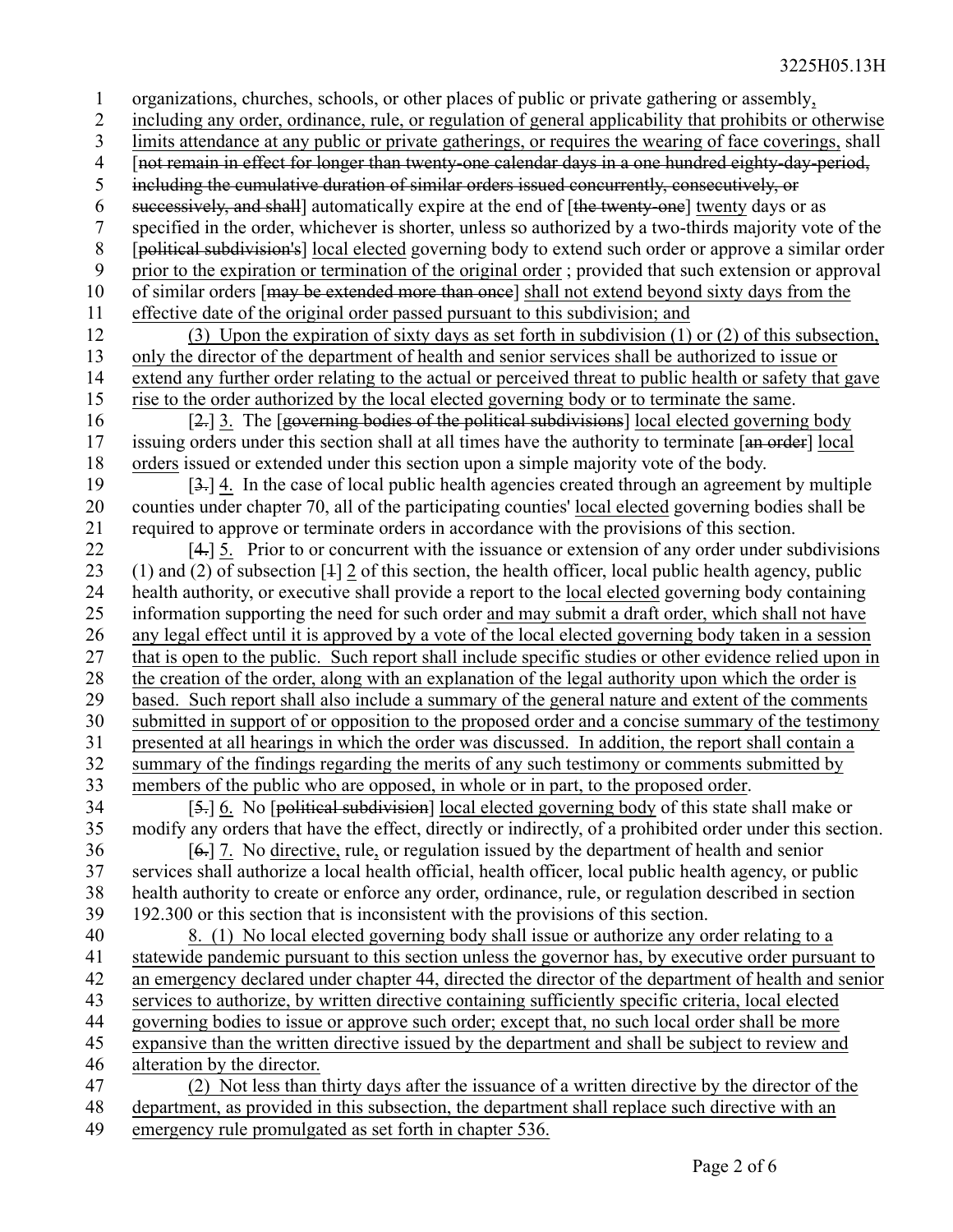| $\mathbf{1}$   | (3) Any order issued by a local elected governing body that is not in compliance with this               |
|----------------|----------------------------------------------------------------------------------------------------------|
| $\sqrt{2}$     | subsection shall be void ab initio.                                                                      |
| 3              | (4) Any order issued by a local elected governing body shall be subject to the time                      |
| $\overline{4}$ | limitations set forth in subsection 2 of this section.                                                   |
| 5              | 9. Except as provided in subsection 11 of this section, the existence of a statewide pandemic            |
| 6              | may be declared by the governor or the director of the department of health and senior services.         |
| $\tau$         | During a statewide pandemic, only the director shall have the authority to close a public or private     |
| $\,8\,$        | school or other place of public or private assembly or to reduce, alter, suspend, or otherwise restrict  |
| 9              | the operations or hours thereof. The director shall consult with the local health authorities prior to   |
| 10             | any closing.                                                                                             |
| 11             | 10. (1) Any person aggrieved by the actions of a political subdivision, including its local              |
| 12             | elected governing body, its officers, employees, or agents, in violation of this section shall have a    |
| 13             | civil claim for damages against such political subdivision for:                                          |
| 14             | (a) Injunctive relief;                                                                                   |
| 15             | (b) Treble compensatory damages;                                                                         |
| 16             | (c) Punitive damages;                                                                                    |
| 17             | (d) Costs of litigation including, but not limited to, court costs and expert witness fees; and          |
| 18             | (e) Reasonable attorneys fees.                                                                           |
| 19             | (2) Neither sovereign immunity nor official immunity shall be a defense in any such civil                |
| 20             | action.                                                                                                  |
| 21             | (3) Venue for any civil action filed pursuant to this section shall, at the election of the              |
| 22             | aggrieved party, be in the county within which the aggrieved party resides, in the county within         |
| 23             | which the alleged harm occurred, or Cole County.                                                         |
| 24             | (4) In any civil action filed by a person with standing or by the attorney general under this            |
| 25             | section, upon a showing that a material fact is in dispute, the political subdivision shall bear the     |
| 26             | burden of showing, by clear and convincing evidence, that its order was necessary to prevent the         |
| 27             | actual or anticipated harm and that no less restrictive means to prevent such actual or anticipated      |
| 28             | harm were available.                                                                                     |
| 29             | 11. The general assembly may, by the passage of a concurrent resolution, declare the                     |
| 30             | existence of a statewide pandemic. Such resolution shall not extend the declaration of a statewide       |
| 31             | pandemic for more than thirty days beyond the convening of the next regular session of the general       |
| 32             | assembly but may by its own provisions specify the expiration date of the declaration prior to that      |
| 33             | time. The general assembly may approve subsequent declarations in like manner and subject to the         |
| 34             | same limitations.                                                                                        |
| 35             | 67.308. 1. No county, city, town or village in this state receiving public funds shall require           |
| 36             | documentation of an individual having received a vaccination against COVID-19 in order for the           |
| 37             | individual to access transportation systems or services or any other public accommodations.              |
| 38             | 2. No private person, business, corporation, organization, or other nongovernment entity                 |
| 39             | shall be required to assist in any manner in the enforcement of any order issued pursuant to section     |
| 40             | 67.265, nor shall such person or entity suffer any adverse action including, but not limited to, a fine, |
| 41             | loss of a business license, closure, or citation for any such refusal to assist.                         |
| 42             | 3. (1) Any person aggrieved by the actions of a political subdivision or any public official             |
| 43             | under this section shall have a civil claim for damages against such political subdivision or public     |
| 44             | official for:                                                                                            |
| 45             | (a) Injunctive relief;                                                                                   |
| 46             | (b) Treble compensatory damages;                                                                         |
| 47             | (c) Punitive damages;                                                                                    |
| 48             | (d) Costs of litigation including, but not limited to, court costs and expert witness fees; and          |
| 49             | (e) Reasonable attorneys fees.                                                                           |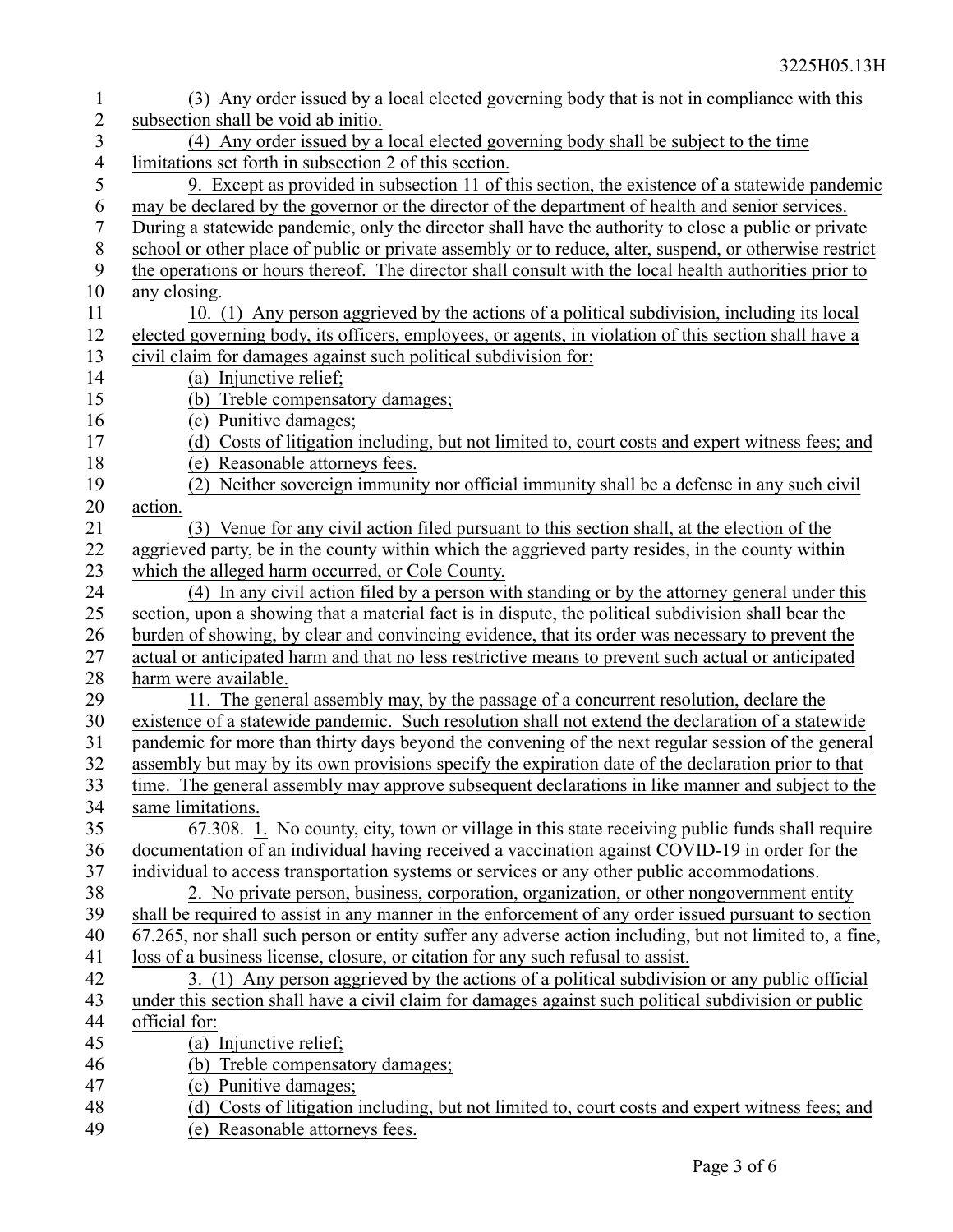(2) Neither sovereign immunity nor official immunity shall be a defense in any such civil action. (3) Venue for any civil action filed pursuant to this section or section 67.265 shall, at the election of the aggrieved party, be the county in which the aggrieved party resides, the county where the alleged harm occurred or Cole County. (4) In any civil action filed by a person with standing or by the attorney general under this section, upon a showing that a material fact is in dispute, the political subdivision shall bear the burden of showing, by clear and convincing evidence, that its order was necessary to prevent the actual or anticipated harm and that no less restrictive means to prevent such actual or anticipated harm were available."; and Further amend said bill, Page 5, 135.690, Line 108, by inserting after all of said section and line the following: "167.029. 1. A public school district may require students to wear a school uniform or restrict student dress to a particular style in accordance with the law. The school district may determine the style and color of the school uniform. 2. No public or charter school shall implement or enforce any student dress requirements that include a mask or other face covering or respirator. 167.181. 1. The department of health and senior services, after consultation with the department of elementary and secondary education, shall promulgate rules and regulations governing the immunization against poliomyelitis, rubella, rubeola, mumps, tetanus, pertussis, diphtheria, and hepatitis B, to be required of children attending public, private, parochial or parish schools. Such rules and regulations may modify the immunizations that are required of children in this subsection. The immunizations required and the manner and frequency of their administration shall conform to recognized standards of medical practice. The department of health and senior services shall supervise and secure the enforcement of the required immunization program. 2. It is unlawful for any student to attend school unless he has been immunized as required under the rules and regulations of the department of health and senior services, and can provide satisfactory evidence of such immunization; except that if he produces satisfactory evidence of having begun the process of immunization, he may continue to attend school as long as the immunization process is being accomplished in the prescribed manner. It is unlawful for any parent or guardian to refuse or neglect to have his child immunized as required by this section, unless the child is properly exempted. 3. This section shall not apply to any child if one parent or guardian objects in writing to his school administrator against the immunization of the child, because of religious beliefs or medical contraindications. In cases where any such objection is for reasons of medical contraindications, a statement from a duly licensed physician must also be provided to the school administrator. 4. Each school superintendent, whether of a public, private, parochial or parish school, shall cause to be prepared a record showing the immunization status of every child enrolled in or attending a school under his jurisdiction. The name of any parent or guardian who neglects or refuses to permit a nonexempted child to be immunized against diseases as required by the rules and regulations promulgated pursuant to the provisions of this section shall be reported by the school superintendent to the department of health and senior services. 5. The immunization required may be done by any duly licensed physician or by someone under his direction. If the parent or guardian is unable to pay, the child shall be immunized at public expense by a physician or nurse at or from the county, district, city public health center or a school nurse or by a nurse or physician in the private office or clinic of the child's personal physician with the costs of immunization paid through the state Medicaid program, private insurance or in a 1 2 3 4 5 6 7 8 9 10 11 12 13 14 15 16 17 18 19 20 21 22 23 24 25 26 27 28 29 30 31 32 33 34 35 36 37 38 39 40 41 42 43 44 45 46 47 48 49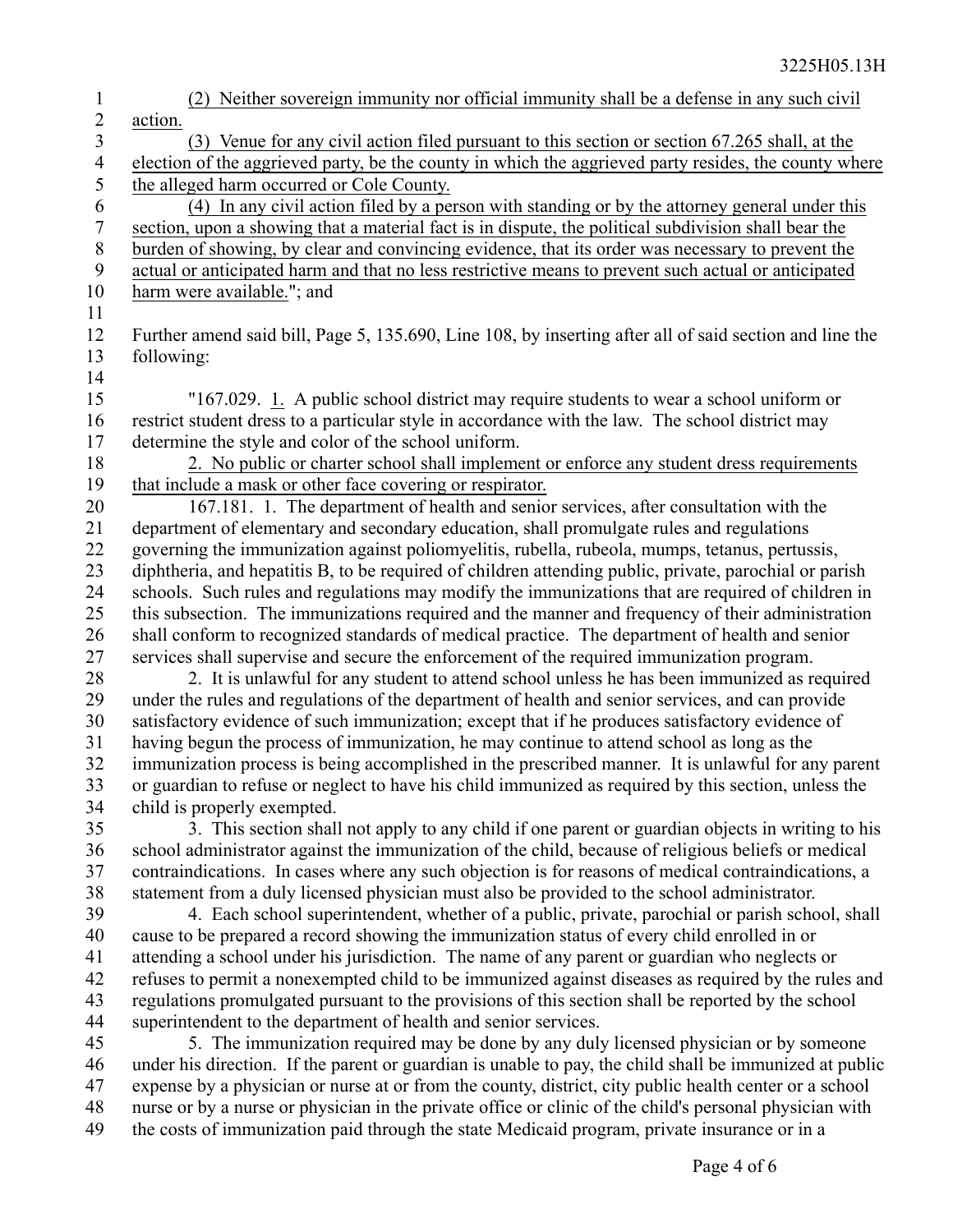manner to be determined by the department of health and senior services subject to state and federal appropriations, and after consultation with the school superintendent and the advisory committee established in section 192.630. When a child receives his or her immunization, the treating physician may also administer the appropriate fluoride treatment to the child's teeth. 1 2 3 4

6. Funds for the administration of this section and for the purchase of vaccines for children of families unable to afford them shall be appropriated to the department of health and senior services from general revenue or from federal funds if available. 5 6 7

7. No student shall be required, as a condition of school attendance or participation in school-sponsored extracurricular activities, to be immunized against COVID 19. No school shall require students to wear face masks or other face coverings or respirators as an alternative to receiving a COVID-19 vaccination. No school shall require students to undergo COVID-19 diagnostic testing or otherwise implement a "test to stay" policy requiring testing as an alternative to receiving a COVID-19 vaccination; provided, that nothing in this subsection shall be interpreted to preclude a school from requiring a student to be tested as described in section 167.191 as a condition for school attendance or participation in school-sponsored extracurricular activities. For purposes of the section, "COVID 19" shall include any variant thereof. 8 9 10 11 12 13 14 15 16

8. No rule or portion of a rule promulgated under the authority of this section shall become effective unless it has been promulgated pursuant to the provisions of chapter 536. Any rule or portion of a rule, as that term is defined in section 536.010, that is created under the authority delegated in this section shall become effective only if it complies with and is subject to all of the provisions of chapter 536 and, if applicable, section 536.028. This section and chapter 536 are nonseverable and if any of the powers vested with the general assembly pursuant to chapter 536 to review, to delay the effective date or to disapprove and annul a rule are subsequently held unconstitutional, then the grant of rulemaking authority and any rule proposed or adopted after August 28, 2001, shall be invalid and void. 17 18 19 20 21 22 23 24 25

167.191. 1. It is unlawful for any child to attend any of the public schools of this state while afflicted with any contagious or infectious disease, or while liable to transmit such disease after having been exposed to it. For the purpose of determining the diseased condition, or the liability of transmitting the disease, the teacher or board of directors may require any child to be examined by a physician, physician assistant, or advanced practice registered nurse and exclude the child from school so long as there is any liability of such disease being transmitted by the pupil. For purposes of this section, the term "liability" shall mean that symptoms of such a contagious or infectious disease are present and that disease transmission is more likely than not to occur. If the parent or guardian refuses to have an examination made by a physician, physician assistant, or advanced practice registered nurse pursuant to [at] the written request of [the teacher] a school administration or school board of directors, the [teacher or board of directors] child may be [exclude the child] excluded from school. Any parent or guardian who persists in sending a child to school, after having been examined as provided by this section, and found to be afflicted with any contagious or infectious disease, or liable to transmit the disease, or refuses to have the child examined as herein provided, is guilty of a misdemeanor, and, upon conviction, shall be punished by a fine of not less than five nor more than one hundred dollars. 2. If the parent or guardian of the child presents a written document, signed by a physician, 26 27 28 29 30 31 32 33 34 35 36 37 38 39 40 41 42

physician assistant, or advanced practice registered nurse stating that the child is not afflicted with any contagious or infectious disease, or liable to transmit the disease, the child shall not be excluded from school under subsection 1."; and 43 44 45

46

Further amend said bill, Page 7, Section 167.630, Line 19, by inserting after all of said section and 47

line the following: 48

49